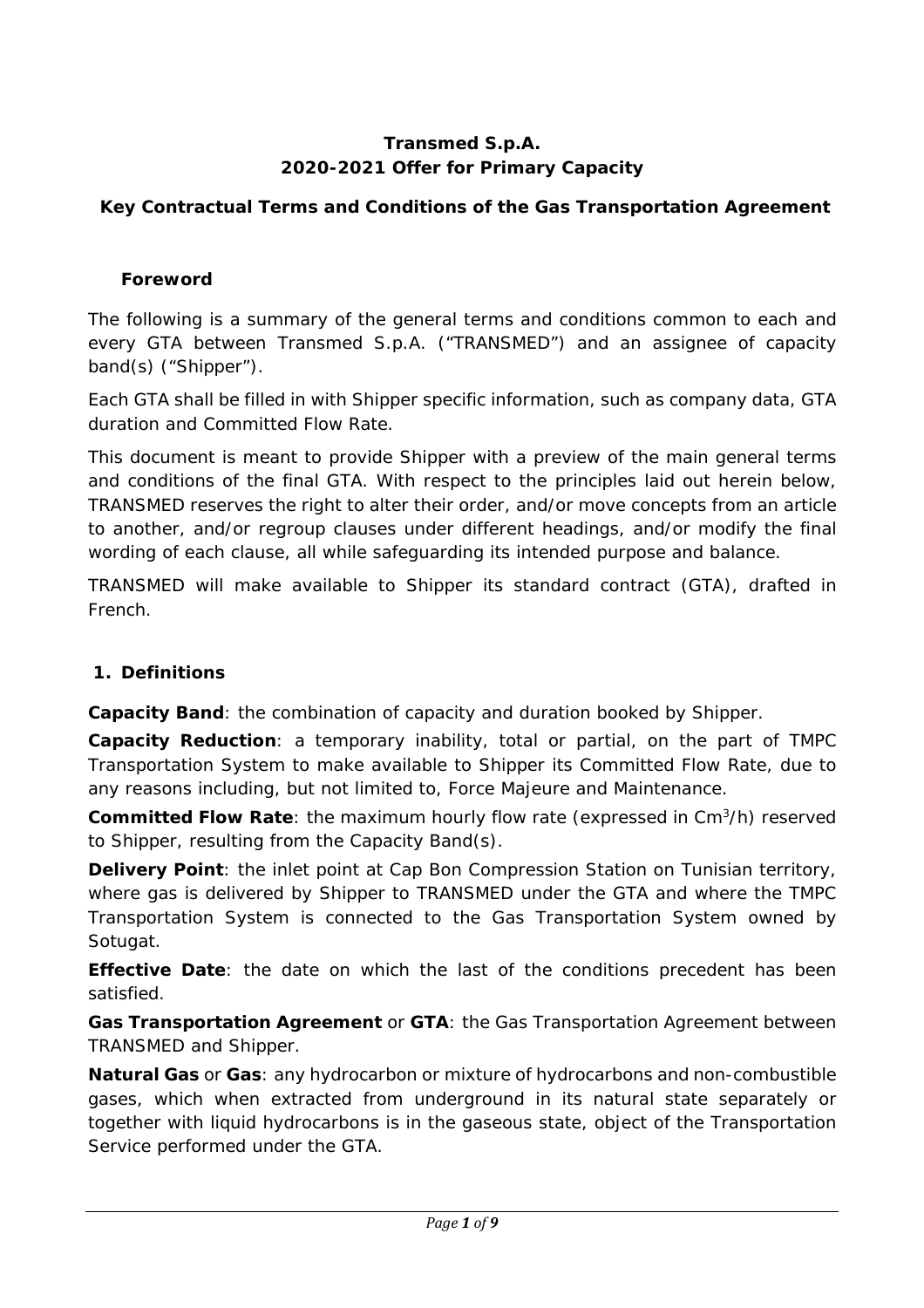**Redelivery Point:** the outlet point at Mazara del Vallo Measuring Station on Italian territory, where gas is redelivered by TRANSMED to Shipper under the GTA and where the TMPC Transportation System is connected to the Gas Transportation System owned by Snam Rete Gas ("Snam").

**Starting Date:** the 1<sup>st</sup> day of the first month of the earliest Capacity Band, at 8:00  $(GMT+1)$ .

**TMPC Transportation System**: The Natural Gas Transportation System crossing the Sicily Straits and referring to the offshore pipelines and onshore terminals owned by TMPC. The Transportation Capacity of said System is leased to TRANSMED for the execution of the Natural Gas Transportation Services pursuant to the GTA.

# **2. Conditions Precedent**

The coming into force of the GTA with Shipper is subject to the fulfilment of the following conditions precedent:

- a) The coming into force of a gas transportation agreement between Shipper and TTPC for the transportation of Natural Gas on Tunisian territory, with the same Committed Flow Rate and for the same duration of the GTA to be concluded with TRANSMED.
- b) The submission by Shipper of the original of the Bank Guarantee or of the Parent Company Guarantee issued in favour of TRANSMED, or the payment by Shipper of the Cash Deposit in favour of TRANSMED, if requested as provided in the GTA.

In the event that any of the conditions precedent above is not fulfilled at the latest by the day preceding the Starting Date, the GTA shall terminate.

# **3. Transportation Service**

The scope of the GTA is the transportation service rendered by TRANSMED to Shipper. Such service shall consist of:

- ‐ exclusive availability to Shipper of the Committed Flow Rate on a "ship-or-pay" basis and with a constant hourly flow rate during each day;
- ‐ the transportation of the quantities of Natural Gas made available by Shipper at the Delivery Point;
- ‐ the redelivery to Shipper at the Redelivery Point of an amount of Natural Gas equivalent in terms of energy to the quantity made available by Shipper at the Delivery Point as set forth in the GTA.

In any single gas year, TRANSMED shall be entitled to reduce or interrupt the transportation service, for maintenance and other Transportation System management purposes, for a maximum period of 15 (fifteen) days equivalent at full capacity, without any corresponding reduction of the Shipper's obligation to pay in full the transportation charge. Should the actual number of reduction / interruption days exceed, in a gas year,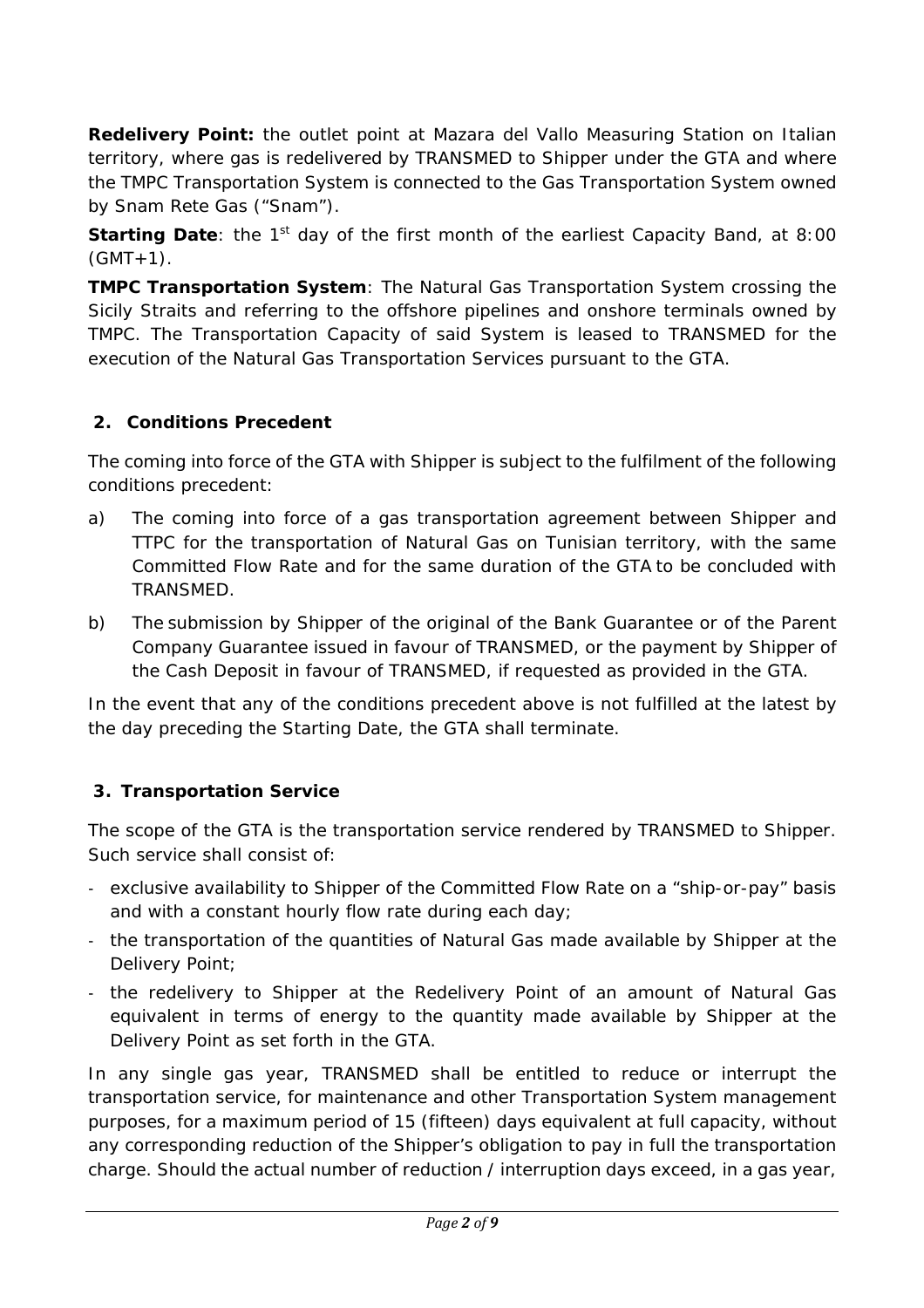15 (fifteen) days equivalent at full capacity, Shipper shall be entitled to tariff reduction pursuant to the provision of the paragraph "Capacity Reduction".

### **4. Measurement and Quantity**

The Algerian Gas transported by TRANSMED is measured at the Measuring Station in Mazara del Vallo located on Italian territory immediately downstream of the physical connection between the TMPC Transportation System and Snam network, owned and operated by Snam.

The quantity of Gas made available by Shipper to TRANSMED at the Delivery Point and the amount of Gas redelivered by TRANSMED to Shipper at the Redelivery Point shall be determined in accordance with the allotment procedure of the total quantity of gas measured at the Measuring Station owned and operated by Snam located in Mazara del Vallo in Italy.

### **5. Quality and Pressure**

The quality and pressure of the Natural Gas delivered by Shipper to TRANSMED at the Delivery Point and redelivered by TRANSMED to Shipper at the Redelivery Point shall comply with the specifications laid down in the GTA and relevant Annexes.

### **6. Capacity Reduction**

In case of reduction of the transportation capacity on the Transportation System, due to any reasons including, but not limited to, Force Majeure events and Maintenance on the Transportation System, such reduction shall be allocated between all Users proportionally to their Committed Flow Rate.

TRANSMED, acting as a Reasonable and Prudent Operator, shall make every reasonable effort to minimize the impact of the transportation capacity reduction on the Users, also compensating the reduction with the unallocated transportation capacity, if available. The remainder of the reduction, if any, shall be allocated between all Users proportionally to their Committed Flow Rate.

In case of an unforeseen event causing transportation capacity reduction, TRANSMED shall promptly inform Shipper of the reasons, the impact on transportation capacity and the estimated duration of the event.

In the event that - due to a Capacity Reduction - the actual number of reduction days in a gas year exceeds the maximum value of 15 (fifteen) days equivalent at full capacity, Shipper shall be entitled to tariff reduction. Such reduction shall be calculated on the basis of 1/30<sup>th</sup> (one thirtieth) of the Monthly Fee for each day of actual reduction equivalent at full capacity - in excess of 15 (fifteen) days and applied on the first available invoice.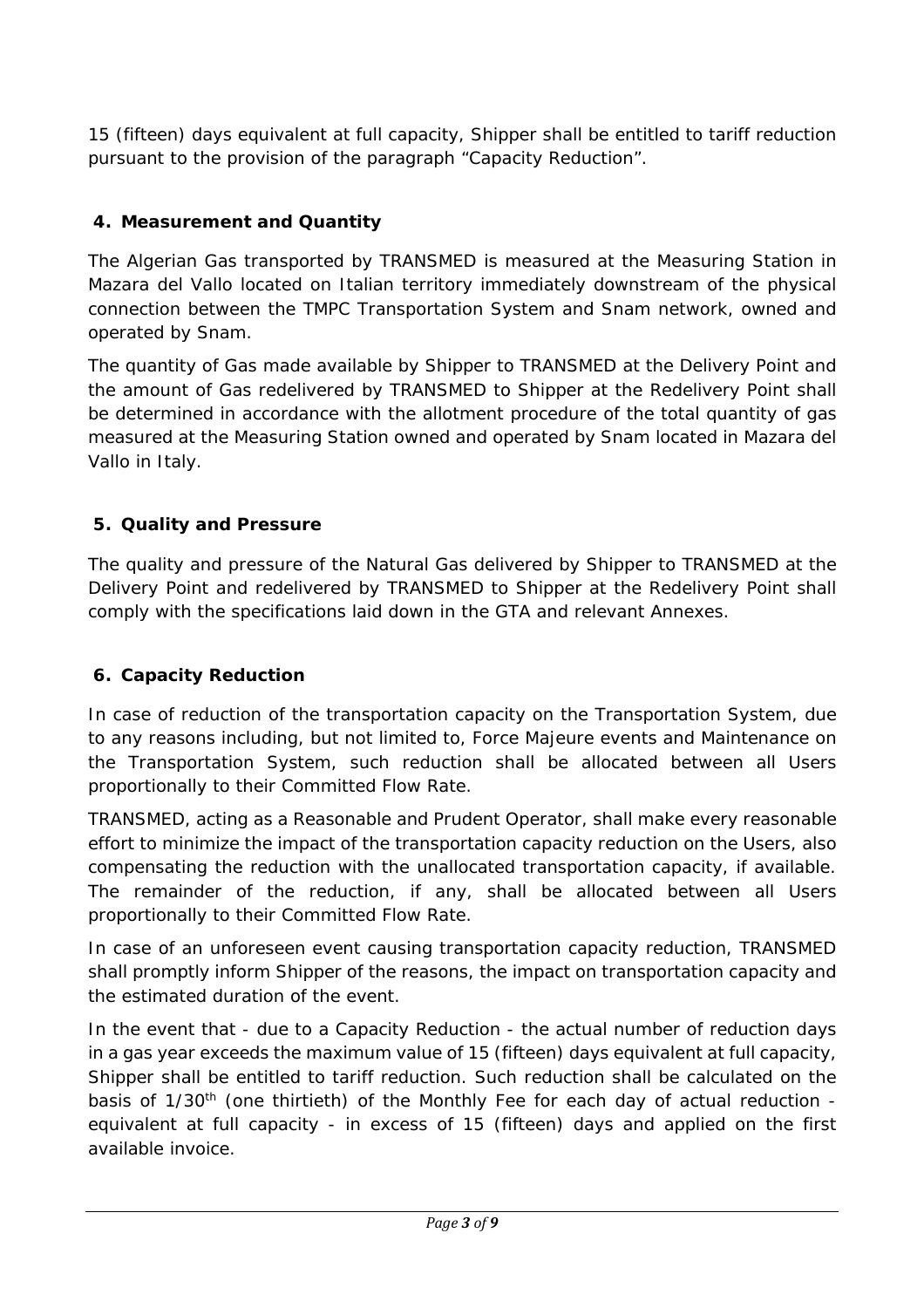Transportation capacity reductions due to Force Majeure events shall result, for the entire reduction period, in a proportional reduction *pro quota* and *pro rata temporis* of the obligation to pay the Transportation Charge in accordance with the GTA.

Transportation capacity reductions concerning the upstream and/or downstream transportation systems, due to whatever reason including Force Majeure, do not constitute transportation capacity reduction of the Transportation System and consequently the obligation to pay in full the Transportation Charge in accordance to the GTA.

# **7. Transportation Charges**

Transportation charges provided for in the GTA shall refer to the transportation services rendered by TRANSMED to Shipper and shall be calculated as herein specified.

Starting from the first day of transportation under the GTA and for the entire duration of the GTA itself, for each month k during the gas year j, Shipper shall pay to TRANSMED a monthly fee *MFkj* expressed in USD calculated as follows:

$$
1) \; MF^{kj} = \; \sum_{i=1}^n UCT_L^{kj} \cdot Q_i
$$

where

- *UCT<sub>L</sub><sup>kj</sup>* is the Unit Capacity Tariff given by formula (2) below;
- ‐ *Qi* is the hourly flowrate corresponding to each Capacity Band i booked by Shipper;

$$
2) \ UCT_L^{kj} = KD_L \cdot UCT_0 \cdot IND^j
$$

where

- ‐ KDL is equal to:
	- o for any Capacity Band reserved by Shipper with a duration of one or more years, the  $KD_i$  corresponding to the longest duration  $D_i$  among these annual bands.

This shall not apply retroactively.

o for any Capacity Band reserved by Shipper with a duration of less than one year, the  $KD_i$  corresponding to the duration  $D_i$  of each of these infra-annual bands.

This shall apply even if in parallel Shipper also has annual bands or if the aggregate duration of the infra-annual bands reserved by Shipper is equal or greater than one year.

Where KD<sub>i</sub> is the degressivity factor function of the duration D<sub>i</sub> and its value for each duration  $D_i$  is given by the following table:

|                 |      | month   quarter |      |      |  | 1 year 2 years 3 years 4 years 5 or more |
|-----------------|------|-----------------|------|------|--|------------------------------------------|
|                 |      |                 |      |      |  | vears                                    |
| KD <sub>i</sub> | 1,30 | ,20             | 1,04 | 1,03 |  | 1,00                                     |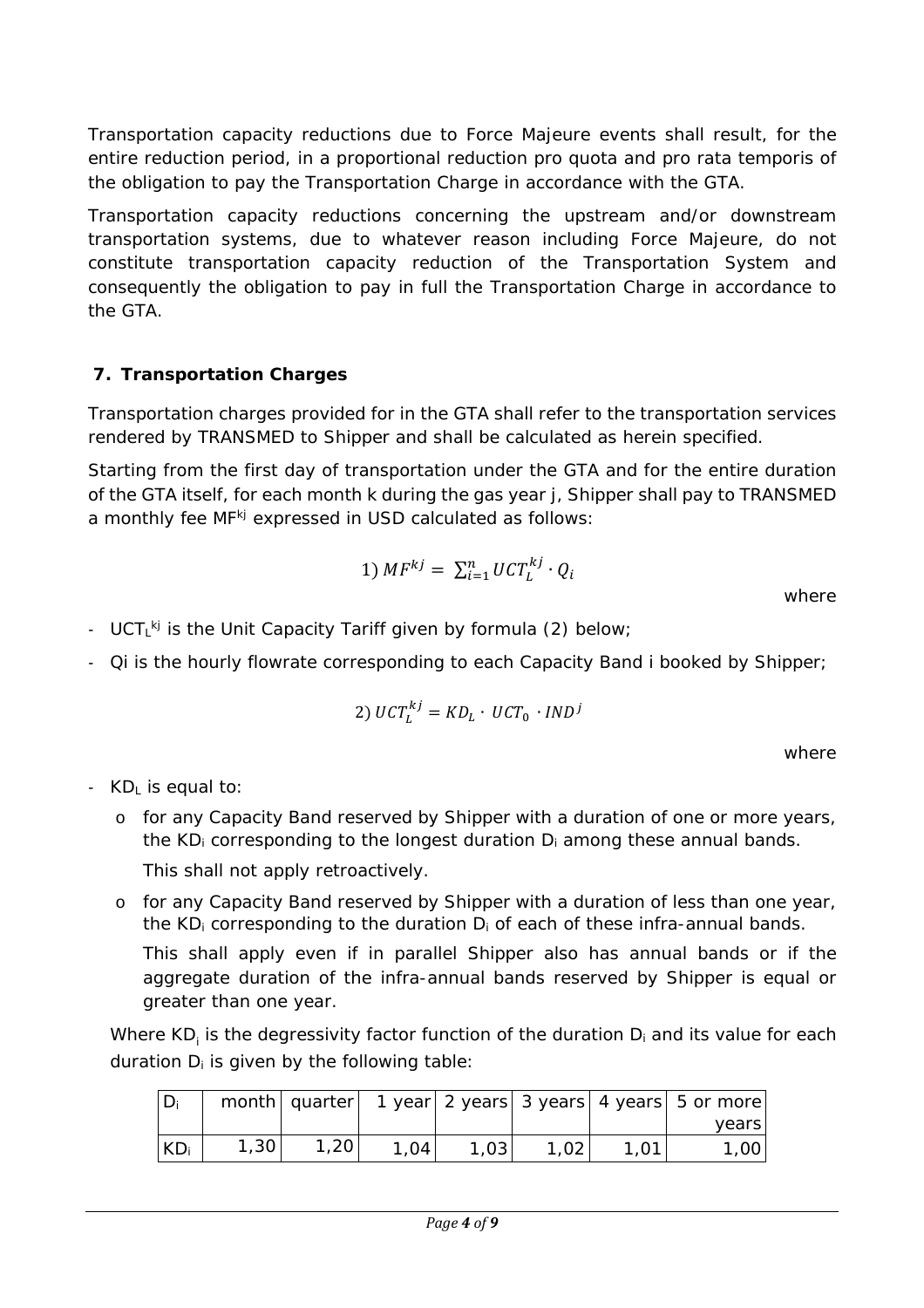- $UCT_0 = 2,475$  USD/month per each Cm<sup>3</sup>/h of reserved capacity;
- *IND* is the indexation factor, given by the formula (3) below;

$$
3) \, IND^j = 0.50 + 0.35 \cdot S_j + 0.15 \cdot I_j
$$

where

a) The coefficient *Sj* shall be periodically revised, pursuant to the provisions of present sub-section (a), the revision occurring at the beginning of each gas year numbered one after the other until gas year (10).

Gas year (1) starts on October 1st, 2019 while gas year (10) starts on October 1st, 2028 and ends on October 1st, 2029.

*Si* is defined as follows:

$$
Sj = \frac{tj}{to}
$$

*tj* for gas year (j) equals to the arithmetic average of the monthly values corresponding to:

Index "Long-Term Government Bond Yields: 10 years" for the United States as published by the "Federal Reserve Bank of St. Louis" at https://fred.stlouisfed.org/series/IRLTLT01USM156N applied to a period of twelve consecutive months ending on September 30th immediately preceding the beginning of gas year (j).

*to* equals to the arithmetic average of the index mentioned above for the first quarter of 2019, i.e. 2.65%.

For gas year (1) the coefficient  $t_1 = 2.65\%$ .

b) The coefficient *Ij* shall be periodically revised, pursuant to the provisions of present sub-section (b), the revision occurring at the beginning of each gas year numbered one after the other until gas year (10).

Gas year (1) starts on October  $1^{st}$ , 2019 while gas year (10) starts on October  $1^{st}$ , 2028 and ends on October 1<sup>st</sup> 2029.

*I<sub>i</sub>*, is defined as follows:

$$
Ij = (0.7x \frac{PPIj}{PPIo} + 0.3x \frac{SOj}{SOo})
$$

where

*PPIj* for gas year (j) equals to the arithmetic average of the monthly values corresponding to:

Index (in a 2010 base) "Producer Price Index by Commodity Industrial Commodities", as published by the "Federal Reserve Bank of St. Louis" at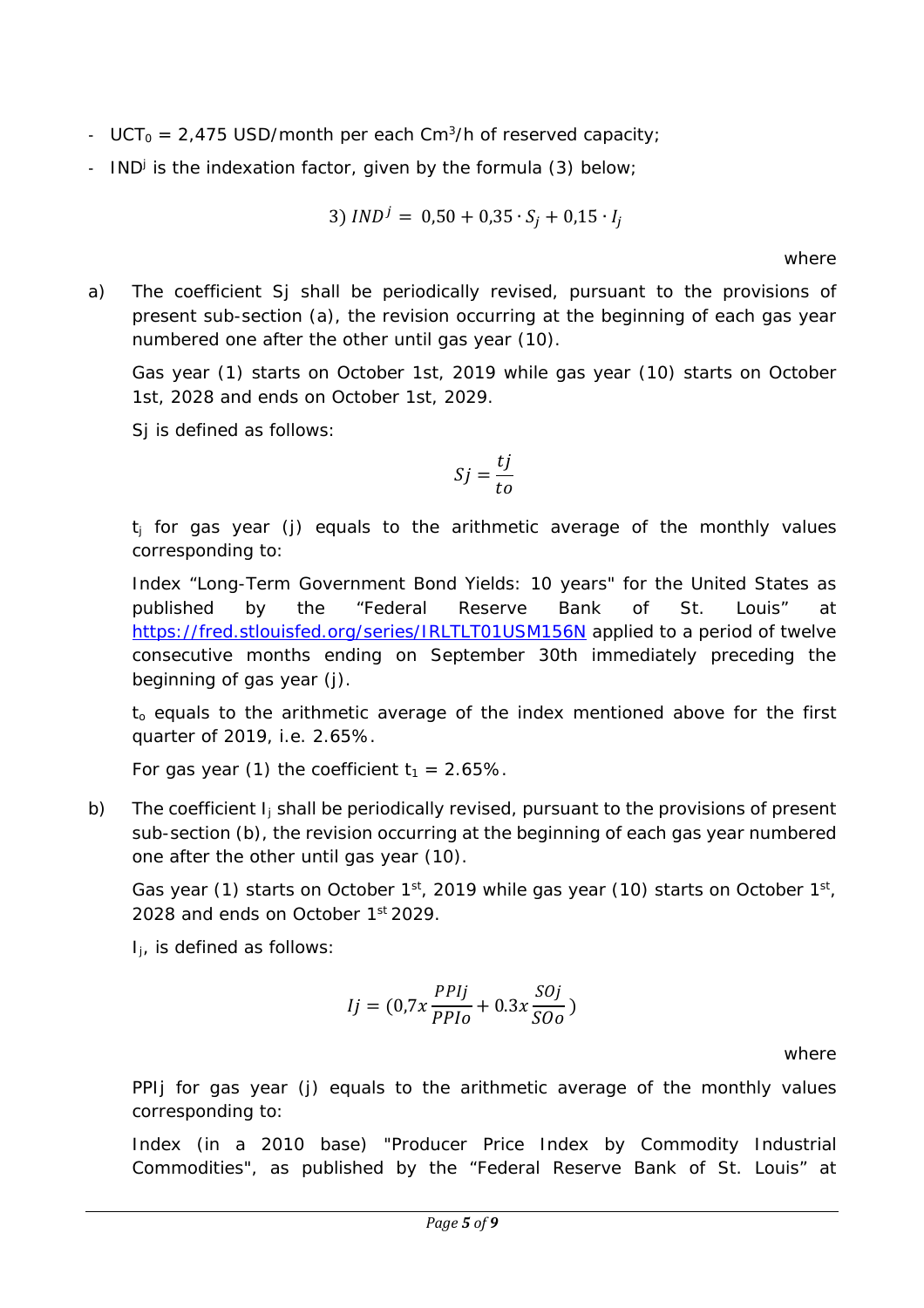https://fred.stlouisfed.org/series/PPIIDC applied to a period of twelve consecutive months ending on September 30 immediately preceding the beginning of gas year  $(j)$ .

*PPIo* equals to the arithmetic average of the index mentioned above for the first quarter of 2019, i.e. 107.42%.

For gas year (1) the coefficient *PPI1* = 107.42%.

*SOj* for gas year (j) equals to the arithmetic average of the monthly values corresponding to:

Index (in a 2015 base) "Hourly Earnings : Manufacturing for the United States" as published by the "Federal Reserve Bank of St. Louis" at https://fred.stlouisfed.org/series/LCEAMN01USM661N applied to a period of twelve consecutive months ending on September 30 immediately preceding the beginning of gas year (j).

*SOo* equals to the arithmetic average of the index mentioned above for the first quarter of 2019, i.e. 110.19%.

For gas year (1) the coefficient *SO1* = 110.19%.

The rounding of the compensation is made to the second digit after the decimal point, rounded up if the third digit after the decimal point is greater than or equal to 5 (five), or rounded down if the third digit after the decimal point is less than 5 (five).

# **8. Invoicing and Payment**

TRANSMED shall issue to Shipper a monthly invoice by the  $7<sup>th</sup>$  business day of each Month, with reference to the Transportation Service of the preceding Month. Its amount in USD will be invoiced in Euro at the exchange rate of the invoice issuing date.

The invoice or, where applicable, a courtesy copy of the same shall be anticipated by email or fax and sent in hard copy by courier.

Shipper shall pay the invoice to the bank account indicated by TRANSMED within the 25<sup>th</sup> of the month of its issuance.

Any inaccuracy in the invoiced amounts shall require the issue of appropriate credit or debit notes, for an amount equal to the amount of the miscalculation, and with due date determined in accordance with the relevant provisions of the GTA.

# **9. Transportation Programs**

Shipper shall communicate to TRANSMED, within the 15<sup>th</sup> of the current Month (M), its indicative, not binding monthly transportation program weekly and daily detailed for the following Month  $(M+1)$ .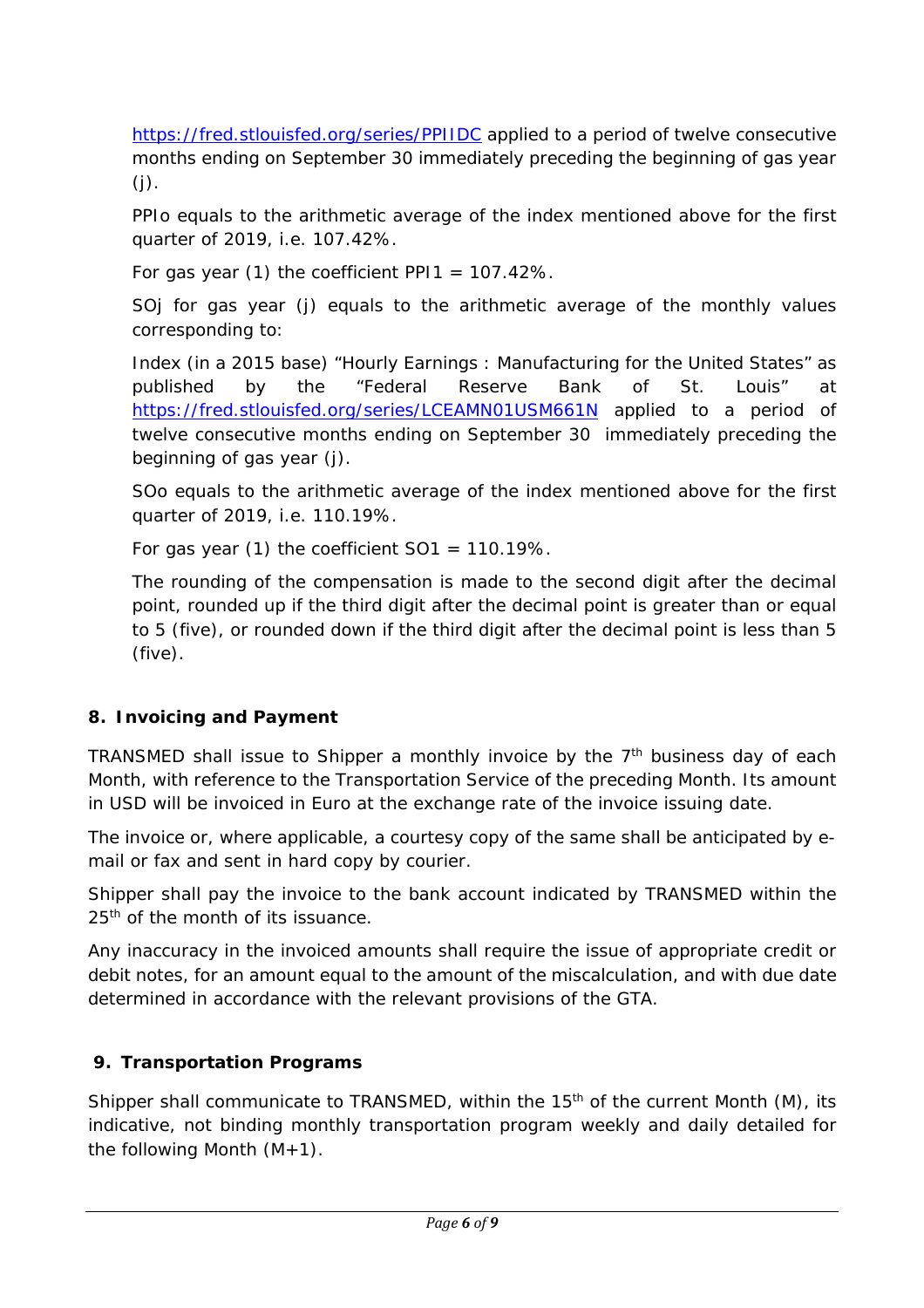Shipper shall communicate to TRANSMED, by 18:00 (GMT+1) of every Tuesday, its indicative, not binding weekly transportation program daily detailed for the Week starting the following Sunday. The communicated daily quantities are intended for a constant hourly flow rate during each Day and not exceeding the Committed Flow Rate.

Shipper shall at any time have the right to modify the above-mentioned weekly program, provided that these modifications are in accordance with the relevant provisions of the GTA.

### **10. Governing Law**

The GTA shall be governed by and construed in accordance with the laws of Italy.

All disputes, controversies, or claims arising out or in connection with the GTA including its interpretation, validity, performance, breach, and termination shall be referred to, and finally and exclusively settled by the rules of arbitration of the International Chamber of Commerce (ICC) by one or more arbitrators. Each Party shall appoint a coarbitrator and the two arbitrators thus appointed shall designate the President of the Arbitration Court.

### **11. Assignment**

No Party shall have the right to assign its rights and obligations under the GTA without prior written consent of the other Party.

# **12. Guarantees**

- a) With the exception of the provisions set forth in paragraph b) herein below, Shipper shall be required to provide TRANSMED, upon execution of the GTA, with a first demand Bank Guarantee issued by a primary credit institution as per the form annexed to the GTA, or with a Cash Deposit.
- b) Should Shipper have a credit rating no lower than Standard & Poor "BBB-" or Moody "BAA3" or Fitch "BBB-", Shipper shall not be required to provide TRANSMED with the Bank Guarantee or the Cash Deposit. In the event that Shipper does not have the above-mentioned credit rating, but its parent company does, then Shipper shall be entitled to ask TRANSMED approval for the issuance of a Parent Company Guarantee, as per the form annexed to the GTA, in replacement of the Bank Guarantee or the Cash Deposit.

Should Shipper have, upon conclusion of the GTA, a credit rating lower than Standard & Poor "BBB-" or Moody "BAA3" or Fitch "BBB-", it shall immediately inform TRANSMED and shall provide the Bank Guarantee or the Cash Deposit as per paragraph above.

The Bank Guarantee or Parent Company guarantee shall be issued in favour of TRANSMED, or the Cash Deposit shall be made in favour of TRANSMED, for an amount equal to: i) **USD 3,00** (three and 00/100) for each Cm<sup>3</sup>/h of Committed Flow Rate in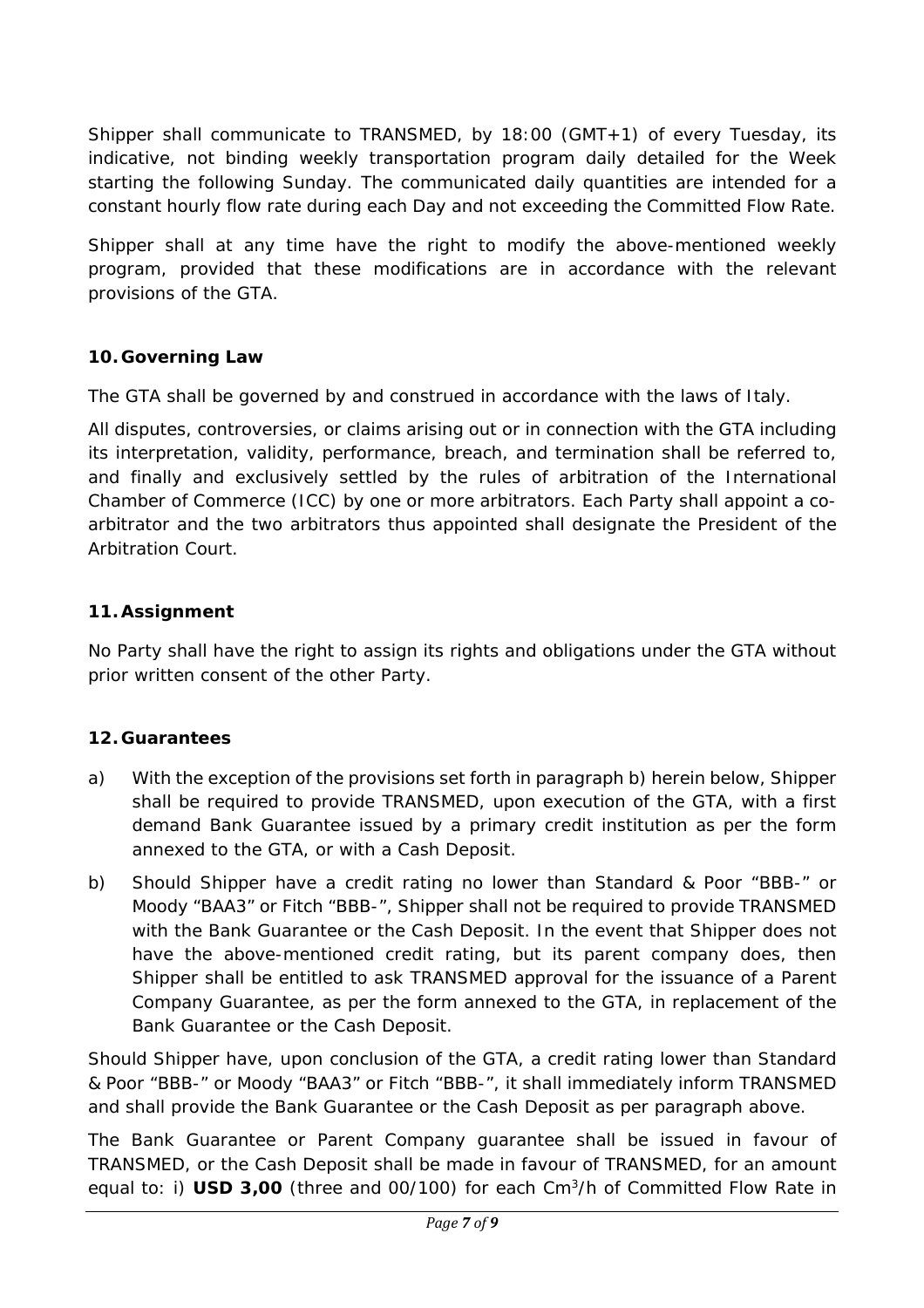case of a Capacity Band with the duration of one (1) Month, or ii) **USD 8,00** (eight and 00/100) for each Cm<sup>3</sup>/h of Committed Flow Rate in any other case.

The above-mentioned amount shall be calculated for each different Capacity Band, if applicable.

# **13. Suspension and Termination**

TRANSMED shall be entitled, at its own discretion and without prejudice of any other rights, to suspend, until payment of at least 1 (one) overdue invoice, the Transportation Service if Shipper fails to pay 2 (two) consecutive invoices or 3 (three) non-consecutive invoices.

TRANSMED shall be entitled, at its own discretion and without prejudice of any other rights, to terminate the GTA if Shipper fails to pay 4 (four) consecutive invoices or 5 (five) non-consecutive invoices or to provide TRANSMED with the original of the Bank Guarantee or Parent Company Guarantee or to make the Cash Deposit, as applicable.

In case of termination of the GTA, Shipper, without prejudice of any other rights for TRANSMED, shall pay to TRANSMED the unpaid Transportation Charges and a penalty equal to the 100% of the amount calculated multiplying the monthly Transportation Charge at the date of early termination for the number of months from such a date until the original date of expiration of the GTA.

### **14. Operatorship**

TRANSMED shall be entitled to perform any of its obligations under the GTA by procuring that such obligations are performed on its behalf by a third party, without prejudice to its liability towards Shipper.

### **15. Confidentiality, Privacy and Compliance**

The terms and conditions of the GTA, as well as all technical and commercial information and data, communicated by one Party to the other in the performance of the GTA, which are not already in possession of the receiving Party or that became of public domain without any breach of this confidential obligation, shall be considered strictly confidential.

The Parties act in compliance with the obligations related to the protection of personal and non-personal data, each for the part under its responsibility.

TRANSMED adopted an organizational and control model, which includes Code of Ethics, in accordance with the legislation in force regarding the administrative liability of legal entities for offences committed by their directors, employees and/or agents ("Model 231"). The documents above are available on the website www.transmed-spa.it.